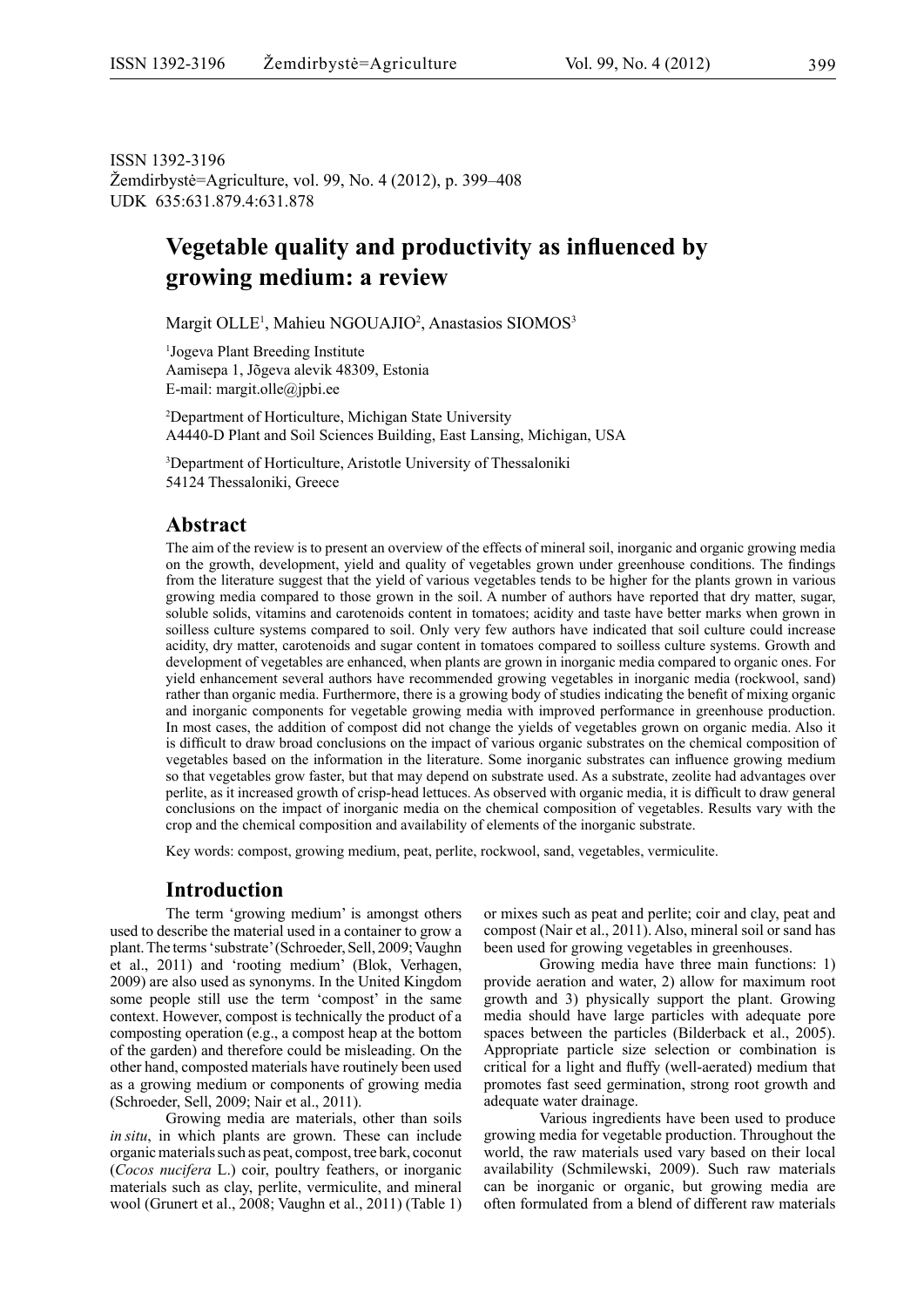in order to achieve the correct balance of air and water holding capacity for the plants to be grown as well as for the long-term stability of the medium (Bilderback et al., 2005; Nair et al., 2011).

*Table 1.* Examples of inorganic and organic media used in greenhouse production of vegetables (Olympios, 1999)

| Inorganic media   |                                  | Organic       |  |
|-------------------|----------------------------------|---------------|--|
|                   | Natural media<br>Synthetic media |               |  |
| 1 Sand            | 1. Foam mats                     | 1 Sawdust     |  |
| 2. Gravel         | (polyurethane)                   | 2. Bark       |  |
| 3 Rockwool        | 2. "Oasis"                       | 3. Wood chips |  |
| 4. Glasswool      | (plastic foam)                   | 4. Peat       |  |
| 5 Perlite         | 3. Hydrogel                      | 5. Fleece     |  |
| 6 Vermiculite     |                                  | 6 Marc        |  |
| 7. Pumice         |                                  | 7. Cocosoil   |  |
| 8. Expanded clay  |                                  |               |  |
| 9 Zeolite         |                                  |               |  |
| 10. Volcanic tuff |                                  |               |  |
| 11. Sepiolite     |                                  |               |  |

Worldwide, a high percentage of the hydroponic industry uses inorganic growing media such as rockwool, sand, perlite, vermiculite, pumice, clays, expanded polystyrene, urea formaldehydes and others (Sawan et al., 1999; Böhme et al., 2001; San Bautista et al., 2005; Böhme et al., 2008), while only about 12% uses organic growing media (Donnan, 1998) such as peat, bark, wood residues (leaf mould, sawdust, barks), coir, bagasse, rice hulls and others. The most popular growing media for greenhouse production of vegetables is rockwool (Islam, 2008). Rockwool is the preferred material because: 1) it is essentially almost chemically and biologically inert, making it free of any potential pests, diseases, and weed seeds; 2) rockwool slabs and blocks can be irrigated frequently as they drain freely and can thus be managed to provide an optimum ratio between air and water for crop production throughout the growing season (Bussell, Mckennie, 2004).

The vast amount of solid waste (substrate and plant material) produced each year is one of the biggest problems associated with greenhouse horticulture in some European countries. The non-biodegradability of these mainly inorganic substrates (e.g., clay, perlite and mineral wool) causes environmental concern and has prompted the search for alternative growing media (Grunert et al., 2008; Vaughn et al., 2011). However, there is no growing medium that can be labelled as the "best" since each particular medium has both advantages and disadvantages. Several factors determine the type of growing medium appropriate for specific growing conditions. Although crop performance (yield and quality) is usually the primary factor in developing a growing medium, other traits such as cost, re-use or recycling potentials are critical for a sustainable production system.

Various materials are used for substrate preparation such as peat, pine bark, sawdust, coco-fiber and cacao shell (Nurzynski, 2006; Grunert et al., 2008). The physical and chemical characteristics of the medium, together with the growing techniques (e.g., fertigation)

employed, will determine the yield and quality of the vegetables that are produced (Grunert et al., 2008).

Most vegetables are established from transplants grown in trays using growing media. Therefore, many studies have focused on vegetable seed germination and transplant establishment in various growing media (Nair et al., 2011). However, the effects of growing medium on vegetable production (especially post transplant) are not well known. The importance of growing medium choice, relative to other production factors, needs to be evaluated for hydroponic vegetable production. Several studies have investigated the effect of growing media on the yield of vegetables. However, only a few studies investigated the effects of the growing medium on the quality parameters of the crop. An early review by Gruda (2009) strongly suggests changes in the quality parameter of many vegetables in response to the growing medium used. While the study focused more on the comparison of growing medium with soil it is likely that a broad range of responses would be observed among growing media of different composition and structure. Therefore, the aim of the present review was to provide a comprehensive overview of the effects of mineral soil, inorganic and organic growing media on the growth, development and yield as well as on quality (chemical composition and the incidence of some physiological disorders) of vegetables grown under greenhouse conditions.

## **Mineral soil versus growing medium**

Most greenhouse vegetable production systems use either hydroponic systems with rock wool or perlite or various organic soilless substrates. Soilless growing media are easier to handle and may provide a better growing environment compared to soil (Bilderback et al., 2005; Mastouri et al., 2005). In a study comparing various growth media, Bilderback et al. (2005) showed that the head weight of lettuce was highest in plants grown in tea waste compost, lower in plants grown in tree bark compost and lowest in plants grown in soil (Mastouri et al., 2005). Moreover, crops reached maturity earlier when the plants were grown in tea waste compost or in tree bark compost compared to the soil. In cucumber, the total yield was higher for plants grown in nutrient film technique (NFT) compared to sandy soil (Al-Harbi et al., 1996).

According to Gruda (2009), a number of authors have reported improved uniformity in weight, size and texture of tomatoes grown in soilless culture systems compared to those grown on soil. A few authors reported that soil culture could increase the size of tomatoes compared to soilless culture systems (Gruda, 2009). Alan et al. (1994) grew tomato plants in soil, perlite, peat, sand, pumice and different combinations of them. Their results showed that the highest total as well as marketable yield was produced with a mixture of  $80\%$  pumice  $+10\%$ perlite + 10% peat medium, providing about 30% more product in comparison to the soil. In other experiments with tomatoes the following media were used: perlite, 1:1 perlite-sand, 1:1 peat-sand, sand, lava rock, 3:1 sawdust-perlite, 3:1 wood-shavings-perlite, decomposed pine bark, 1:1 ground pine (*Pinus brutia*) bark-perlite and 1:1 ground pine (*Pinus nigra*) bark-perlite (Gül, Sevican, 1992) or peat  $+$  volcanic tuff  $+$  spent mushroom compost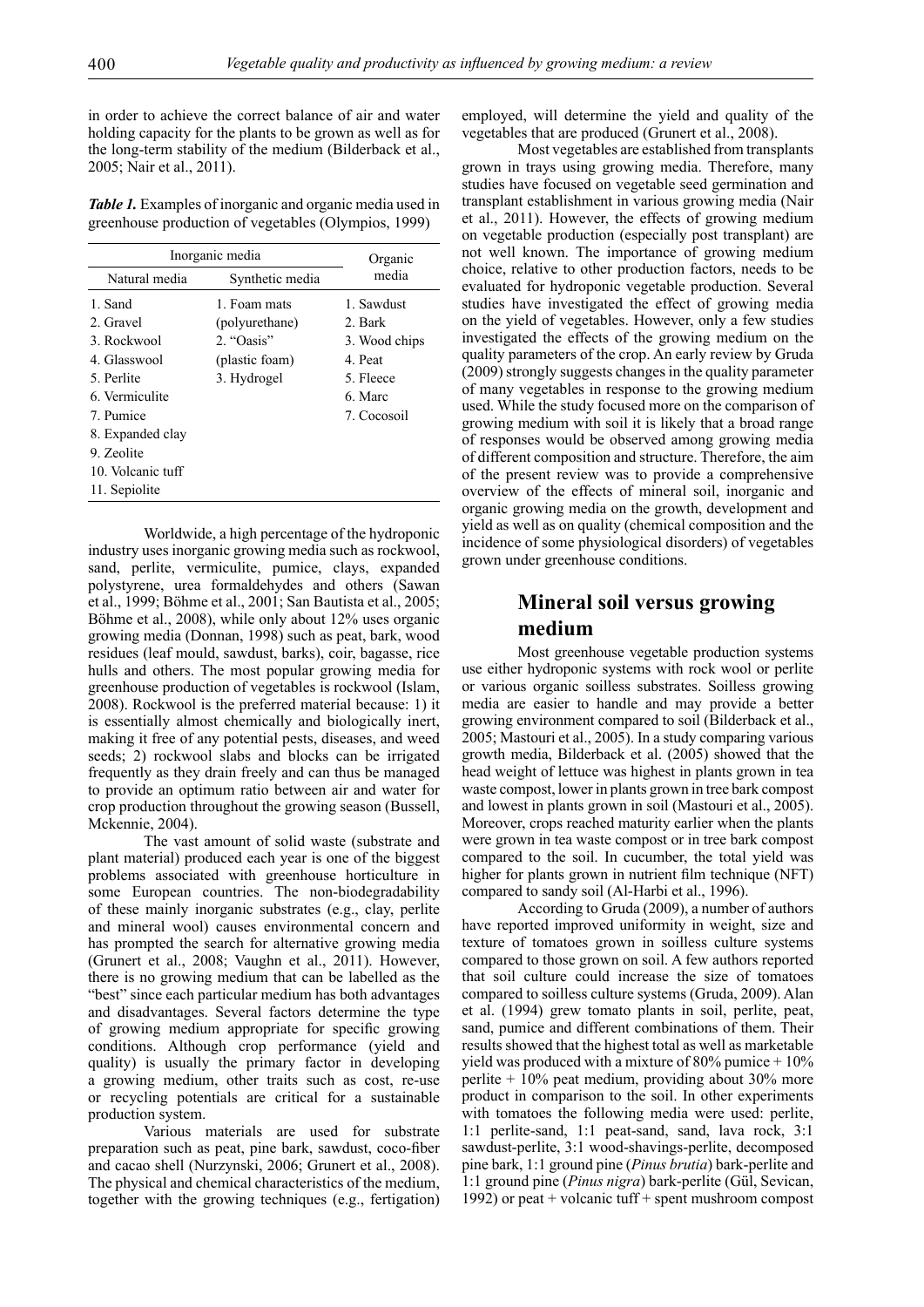$(1:1:1)$ , volcanic tuff + spent mushroom compost  $(1:1)$ , peat + volcanic tuff  $(1:1)$  and volcanic tuff (Celikel, 1999) and were compared with the soil. It was found that early and total yield was higher in plants grown in various growing media than those in the soil. In contrast to the above findings, Fandi et al. (2008) found rather higher total yield and yield per plant in tomato grown in soil or tuff compared to sand.

In addition to yield, the growing medium has shown effects on other plant parameters. Dry matter content was highest in lettuce grown in tea waste compost and lower in tree bark compost (Mastouri et al., 2005). Lettuce plants harvested from perlite or pumice culture had a lower dry matter, chlorophyll, Mg, Fe and Mn content and a higher titratable acidity as well as total N, P, and K content, in comparison with the plants harvested from the soil culture (Siomos et al., 2001). Moreover, lettuce plants of the soil culture were free from tipburn symptoms, while plants in soilless culture especially perlite developed significant tipburn.

When tomato plants were grown in soil, perlite, peat, sand, pumice either alone or in combination, the highest ascorbic acid was obtained from perlite; the highest total soluble solids concentration from peat and (the lowest from the mixture of 50% pumice  $+$  50% sand); the highest acidity from sand and the lowest acidity from the mixture of  $50\%$  pumice +  $50\%$  sand (Alan et al., 1994). Celikel (1999) compared the following substrates: peat + volcanic tuff + spent mushroom compost (1:1:1), volcanic tuff + spent mushroom compost  $(1:1)$ , peat + volcanic tuff (1:1), volcanic tuff and soil. The ascorbic acid content of the fruit did not differ significantly among growing media and soil. Angelis et al. (2001) reported similar findings with no significant effect of growing medium (perlite and rockwool) and soil on tomato total soluble solids and titratable acidity. However, Fandi et al. (2008) reported higher total soluble solid in tomato fruit produced from tuff or sand growing medium in two seasons compared to fruit growing in soil. Citric acid content was not affected by growing medium in the first season but was higher from tuff or sand growing medium than from soil in the second season. For most sensory characteristics assessed, the type of growth medium (soil or rockwool) had no or little effect. However, for the characteristics related to texture (crispness and firmness), soil-grown tomatoes were slightly but significantly softer than the rockwool-grown ones (Thybo et al., 2005).

Gruda (2009) presented a review comparing soil and soilless culture with regard to the quality properties of tomato fruit. From his overview it can be concluded that most authors reported to have no differences in quality properties of tomato fruits produced in soil or in soilless culture systems. A number of authors have reported that dry matter, sugar, soluble solids, vitamins and carotenoids content in tomatoes; acidity and taste have better marks when grown in soilless culture systems compared to soil (Gruda, 2009). Only very few authors reported that soil culture could increase dry matter, carotenoids, sugar content and acidity in tomatoes compared to soilless culture systems (Gruda, 2009).

#### **Conclusions**

Therefore, the findings from the literature suggest as follows:

1. The yield of various vegetables tends to be higher for the plants grown in various growing media than those grown in the soil, indicating that the growing media could meet plant demands better than the soil.

2. Substrates can be mixed according to plant needs.

3. In addition, NFT-grown plants yielded better than soil-grown plants because nutrient solution in rockwool could be added several times per day but in soil it was added fewer times, therefore the yield in soil-grown plants could be lower than in rockwool-grown plants.

4. In contrast to the above literature outlining the benefits of various growing media, Fandi et al. (2008) found high yield in plants grown in soil compared to sand substrates.

5. Based on methodology and data of Fandi et al. (2008), we presume that this may be due to the actual status of water and oxygen in the media, since oxygen deficiency restricts root respiration.

6. Lack of oxygen in the root-zone negatively affects water and nutrient uptake, which eventually reduced fruit weight in the soilless culture.

7. Unlike yield and other growth parameters, it is relatively difficult to draw robust conclusions on the impact of growing medium on the chemical composition of vegetables. Most studies report no difference between soil and soilless culture systems. However, when differences exist, they tend to be in favour of vegetables grown in soilless systems.

## **Organic versus inorganic growing medium**

Organic components decompose during crop production and may change both the physical and chemical composition of the medium (Bilderback et al., 2005). This may in turn affect crop growth and development. Compared with inorganic media (rockwool and sand), organic media (peat moss and baggasse) have been shown to inhibit the vegetative growth and fruit yield of tomato with more pronounced effects when urea was the sole N source (Ikeda et al., 2001). However, the growth inhibition was mitigated by the combined application of nitrate with urea and when nitrate was the sole N source. Higher yield (total, marketable and early) and lower weight per fruit of seven tomato cultivars were also obtained when grown on rockwool than on coir straw – Cocovita (Kobryń, 2002). Growing media based on peat and peat with cocos derivatives were tested against mineral wool for tomato. Results showed that plants grown in the pure peat rooted more easily than those grown in the peat-coco or mineral wool but the total yield was similar for all media (Grunert et al., 2008) (Table 2). Similar yield of tomato plants grown in straw and rockwool has also been reported by Nurzynski (2006). Tomato plants grown in perlite produced higher total marketable yield than plants grown in either of the other media (pine bark and rockwool) (Hanna, 2009).

Cucumber plant development was quicker and the yield was higher, when plants were grown in perlite or rockwool compared to coconut fibre (Böhme et al., 2001). Common purslane (*Common purslane*) was taller and fresh weights of leaves and stems were higher, when plants were grown in peat compared to vermiculite, coir or perlite-grown plants (Cros et al.,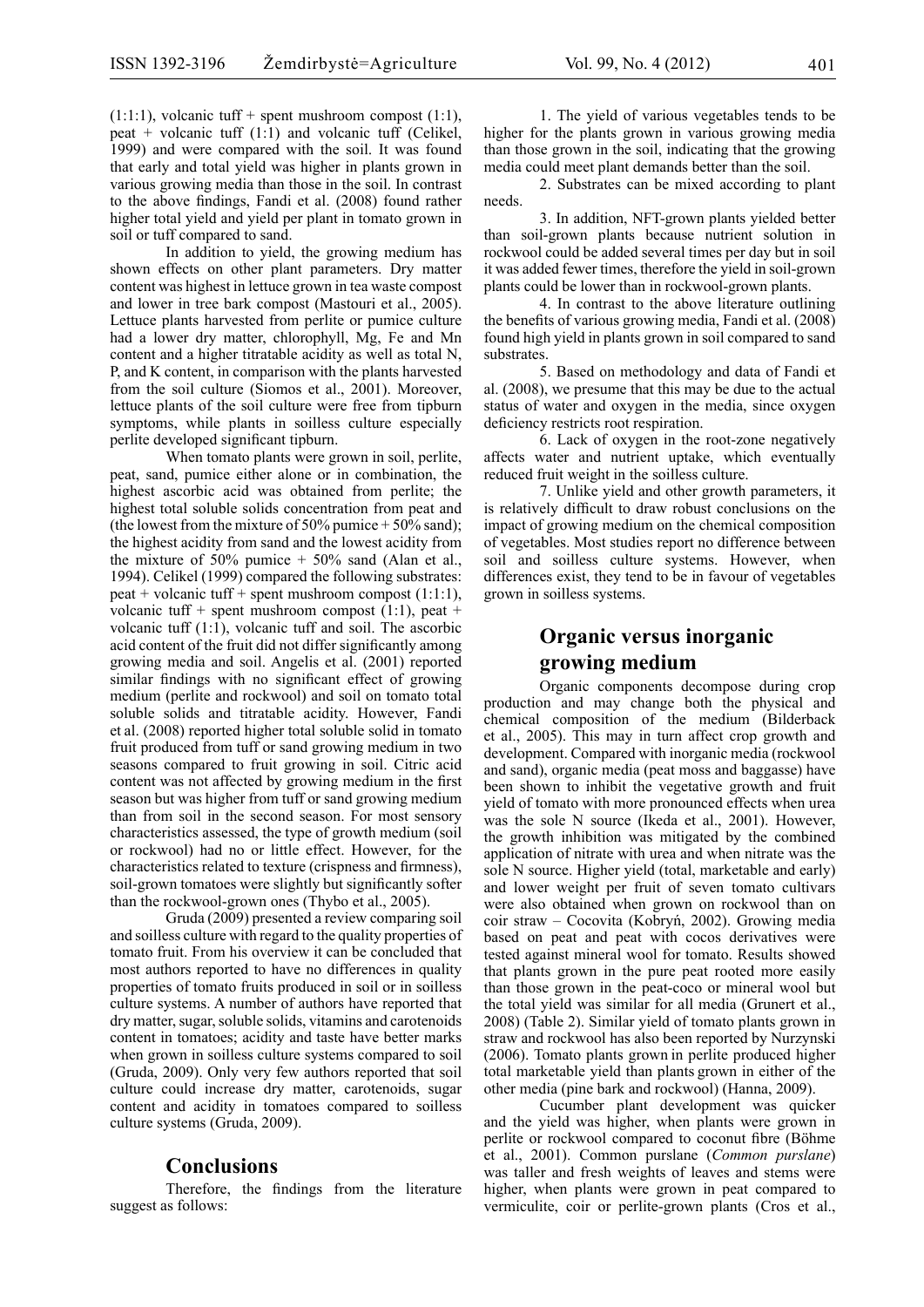| Fertigation regime | Substrate    | Yield<br>$kg \, m-2$ | Number of fruits<br>$m^{-2}$ | Number of fruits with<br>blossom-end rot (BER)<br>$m^{-2}$ | Taste |
|--------------------|--------------|----------------------|------------------------------|------------------------------------------------------------|-------|
| Wet                | mineral wool | 47.95 a              | 335.3a                       | 7.1a                                                       | 4.68a |
|                    | peat         | 49.25a               | 336.5a                       | 5.8 a                                                      | 4.64a |
|                    | peat-cocos   | 51.08 a              | 349.8a                       | 5.9a                                                       | 5.04a |
| Dry                | mineral wool | 51.77 a              | 357.0a                       | 5.0 <sub>b</sub>                                           | ND    |
|                    | peat         | 51.61 a              | 362.9a                       | $2.1$ ab                                                   | ND    |
|                    | peat-cocos   | 51.47 a              | 353.4a                       | 1.3a                                                       | ND    |

*Table 2.* Summary of the results of comparative substrate tests carried out using the grape tomato 'Tricia' in 2006

*Notes.* Fruit taste was evaluated on a scale of  $0$  (= absolutely not tasty) to  $10$  (= very tasty). Asterisks indicate data that are averages of different treatments. Values with different letters appended are statistically different from one another  $(P < 0.05)$  as indicated by *ANOVA* analysis (SPSS 11.5); ND = not determined (Grunert et al., 2008).

2007) (Table 3). Development and yield of cucumber grown on sheepwool slabs, peat slabs, coconut fibre slabs, perlite and rockwool slabs were investigated and the structure of all media analyzed before and after use (Böhme et al., 2008). The air capacity of sheepwool before use was much higher (70%) than that of the other media (18–58%) but decreased with use to 43%. The water capacity of sheepwool was about 23% before use and increased up to 44% after use. The highest yield was recorded on sheepwool. There was no significant difference in cucumber production in plants grown in recyclable plant growth substrate or in rockwool (Huber et al., 2005). Three media types, coarse-grade perlite, medium-grade perlite, and pine bark were compared for efficiency of growing cucumbers (production and potential costs). Fruit yield was the same among media treatments (average of 6 kg (13.2 lb) per plant) (Shaw et al., 2004). In another study, almond shell residue was non-limiting in comparison to rockwool for melon and tomato crops in relation to fertigation parameters, water uptake and yield (Urrestarazu et al., 2005).

*Table 3.* Vegetative parameters of plants of common purslane grown in different substrates in September 2004 (expt. 3) (Cros et al., 2007)

|                      | Vegetative parameters |                      |                      |
|----------------------|-----------------------|----------------------|----------------------|
| <b>Substrates</b>    | plant                 | leaf fresh           | stem fresh           |
|                      | height                | weight               | weight               |
|                      | cm                    | $g \, \text{m}^{-2}$ | $g \, \text{m}^{-2}$ |
| Peat                 | 14.7a                 | 1.275.7a             | 964.9 a              |
| Peat-perlite $(3:1)$ | 14.2a                 | 12626a               | 869.8 ab             |
| Peat-perlite $(1:1)$ | 13.6a                 | 1.134.9 h            | 787.8 b              |
| Vermiculite          | 9.3 <sub>b</sub>      | 625.2c               | 317.5 c              |
| Coir                 | 6.3 c                 | 369.1 d              | 164.9 d              |
| Perlite              | 62 c                  | 432.5 d              | 168.1 d              |

*Note.* Within column means followed by different letters are significantly different by Tukey's multiple range test ( $P = 0.05$ ).

On the other hand, the interest in the use of mixtures of inorganic and organic materials as growing media in soilless culture is increasing in parts of the world where the mixtures have not been used in common practice. Addition of inorganic substances to organic ones has resulted in a better plant growth and higher yield probably owing to increasing water-holding capacity and aeration of peat. Better aeration of peat promotes

vigorous root growth, which allows better growth of foliage and therefore increases whole yield of plants. This demonstrates that inorganic substances including vermiculite, perlite and coal ash could partially replace peat (Vaughn et al., 2011).

Sixteen media prepared from peat, coir, vermiculite, or perlite were used to determine the optimum growing media for tomato transplants. Transplants grown with >50% coir exhibited reduced plant growth compared to peat-grown transplants,a response that may be associated with high N immobilization by microorganisms and high C:N ratio (Arenas et al., 2002). Forterra Royal GRO 1 (coconut coir/vermicompost) and Forterra Royal GRO 2 (aged pine bark/coconut coir/vermicompost) attained significantly higher marketable yields per tomato plant compared with the plants grown in rockwool (Surrage et al., 2010). Cucumber plants were grown in twenty five combinations of peat moss, vermiculite, composted sawdust and crop residues compost (Sawan et al., 1999); the highest plant growth and subsequently the highest yield were obtained by reducing peat moss volume from 50% to 20% in the mixture. The highest cucumber yield was obtained with a 1:1 mixture of peat and vermiculite. Plants grown in 3:1 peat-vermiculite, 3:1 peat-perlite, 3:1 peat-coal ash outyielded those grown in peat alone (Gao et al., 2010). For cucumber, greater marketable yield and a lesser incidence of abnormal fruits were observed on the perlite with rice hull or with carbonized rice hull as compared to the pure perlite (Lee et al., 1999 a). Yield of cucumber grown in bags with composted pig manure alone or mixed with perlite (50:50) was higher when bag height was 10 cm than 20 cm (Naddaf et al., 2011).

Results indicate that addition of shredded maize stems in perlite and pumice could improve their properties over inorganic media alone and could lead to improved plant development and yield for greenhouse tomato (Tzortzakis, Economakis, 2005; 2008). Higher total yield of tomato was obtained from plants grown in perlite + peat and perlite than from pumice, volcanic ash, pumice + peat and volcanic ash + peat (Tüzel et al., 2001). The perlite-based mixtures resulted in higher leaf area and stem diameter of tomato plants, while cultivation in coco peat alone delayed harvest (Traka-Mavrona et al., 2001). Growing medium of 2 peat:1 vermiculite:1 compost (by volume) was amended with 0, 0.6, 1.2, 1.8, or 2.4 % weight by weight of alfalfa-based organic amendment and incubated for 0, 1, 2, 3, or 4 weeks. Relative to growth in medium with no amendments, plants growing in the amended medium had increased stem diameter,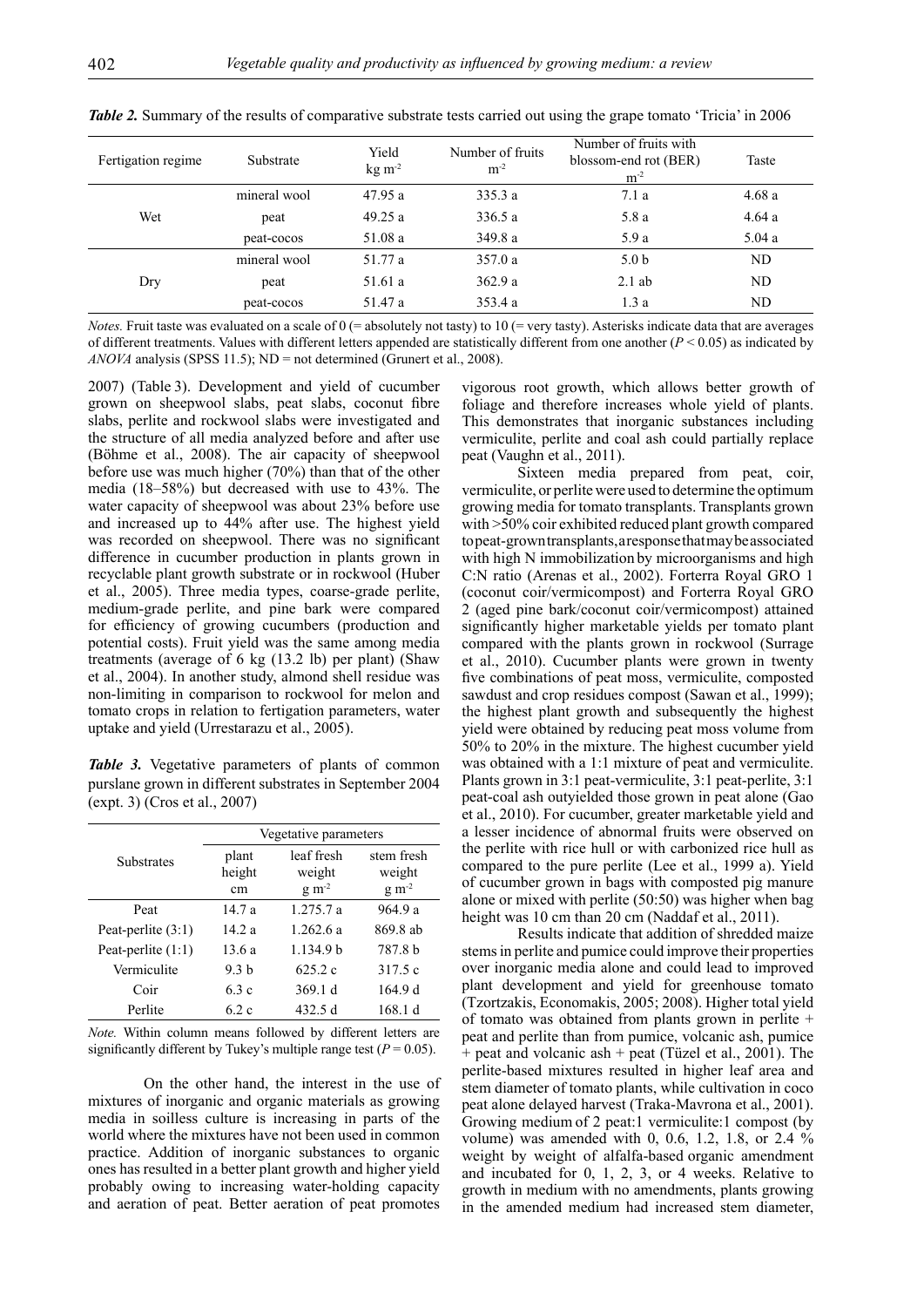height, leaf chlorophyll content, and plant dry weight (90% to 160% more), provided the amended medium was incubated for at least one week (Nair et al., 2011).

Some other findings indicated however that there are no beneficial effects of mixing organic and inorganic substances for growing medium. Although cucumber seedlings grown in peat were taller and had larger leaf area than the seedlings grown in peat-perlite or peat-zeolite mixtures, they accumulated less dry matter (Jankauskienė, Brazaitytė, 2008). When zeolite is mixed into peat substrates, seedling photosynthesis productivity becomes greater than that of plants grown on peat. Nevertheless, the mixing of zeolite and perlite into seedling growing medium did not improve cucumber yield (Jankauskienė, Brazaitytė, 2008). Formulated perlite (fine and coarse granule), peat moss, rice hull and carbonized rice hull were evaluated for impacts on tomato total yield and average fruit weight. The best performances were obtained with pure perlite, followed by perlite mixed with rice hull and carbonized rice hull, in that order. Fruit yield decreased with increasing concentration of rice hull in the growing medium (Lee et al., 1999 b).

The effect of growing medium on the quality of tomatoes and cucumbers was investigated by determining texture, colour and taste by sensory evaluation and by chemical analysis (Luoto, 1984). Results indicated that the growing medium affected the dry matter content, pH and acidity as well as quality of tomato as judged. Tomatoes grown in peat were considered redder, softer and tastier and the taste differences were greatest at the beginning of the harvesting season. Rice hull alone resulted in increased sugar content of tomato fruit when compared with perlite (fine and coarse granule) (Lee et al., 1999 b). Growing medium had no distinct effect on the content of sugars and ascorbic acid, but tomatoes grown on Cocovita contained fewer mineral elements. Fruits from plants grown on Cocovita contained more dry matter than those grown on rockwool (Kobryń, 2002). The content of dry weight, ascorbic acid and sugars in fruit differed to a small extent between tomato plants grown on straw or rockwool (Nurzynski, 2006). Formulated perlite (fine and coarse granule), peatmoss, rice hull and carbonized rice hull were tested in tomato. Rice hull alone resulted in increased sugar contents of the fruits to over 6.0° Brix (Lee et al., 1999 b). Cros et al. (2007) carried out three experiments using peat, vermiculite, coir, perlite, and mixtures of peat and perlite (3:1 and 1:1 v/v) cultivating common purslane (*Common purslane*). Plants grown in peat substrate had the highest total fatty acid content, alpha-linolenic acid, and linoleic acid, whereas the highest proportion of alpha-linolenic acid to total fatty acids was obtained in plants when grown in either coir or perlite.

Chemical parameters of cucumber were also affected by the growing media, while medium had no effect on texture. The colour of cucumber at the end of the harvest season was affected by growing media (Luoto, 1984). Cucumber grown in mineral wool had the best taste (based on sensory evaluation, which was carried out immediately after harvesting) at the beginning of the harvesting season.

Addition of shredded maize stems in perlite and pumice could improve their properties over inorganic media alone and did not affect occurrence of blossomend rot (BER) on tomato fruit (Tzortzakis, Economakis,

2005; 2008). On the other hand, coco peat, alone or in mixture with perlite, contributed to an increased incidence of fruit with BER, especially under slow release fertilizer fertigation (Traka-Mavrona et al., 2001). Tomato plants grown in the pure peat or peat with cocos derivatives developed less BER than in mineral wool (Grunert et al., 2008) (Table 2). A similar trend was seen for the incidence of BER with GRO 1 (coconut coir/vermicompost) and GRO 2 (aged pine bark/coconut coir/vermicompost) having reduced BER incidence per plant when compared with rockwool (Surrage et al., 2010). Growing media based on peat and peat with cocos derivatives were tested against mineral wool. Results showed that tomato plants grown in the pure peat developed less BER in both peat substrates than in mineral wool. No differences between substrates could be observed in the quality of the fruit produced. On the other hand, flavour tests demonstrated that plants grown on peat substrate produced more tasty fruits under certain conditions (Grunert et al., 2008).

Disease (*Fusarium oxysporum* f. sp. *Radicis lycopersici*) incidence decreased from an average ranging from 35.9% to 75.2% in new perlite-peat mix to 0.4–26.4% in recycled perlite-peat mix (Clematis et al., 2009). Moreover, higher cucumber fruit quality was obtained by the mixture of peat to vermiculite 1:1 than in 3:1 peat/vermiculite, 3:1 peat/perlite, 3:1 peat/coal ash or peat (Gao et al., 2010).

Different physiological disorders in broccoli include brown bud, bud deformation, bracting and hollow stem, which adversely affect the quality of the product. They are related to cultivar sensitiveness but also to nutritional disorders and/or to different stressing factors. Two growing media (perlite and coconut coir dust) were tested in plants grown in containers (San Bautista et al., 2005). The type of substrate did not affect yield, but when plants were grown in perlite, broccoli buds were more affected by the brown bud disorder (San Bautista et al., 2005).

#### **Conclusions**

The findings suggested as follows:

1. Growth and development of vegetables are enhanced, when plants are grown in inorganic media compared to organic ones (Böhme et al., 2001; Ikeda et al., 2001).

2. In contrast, Tzortzakis and Economakis (2008) found that plants grew faster in organic media compared to inorganic media.

3. For yield enhancement several authors have recommended to grow vegetables in inorganic media (rockwool, sand) rather than organic media (Lee et al., 1999 b; Böhme et al., 2001; 2008; Ikeda et al., 2001; Kobryń, 2002).

4. Furthermore, there is a growing body of studies indicating the benefit of mixing organic and inorganic components for vegetable growing media with improved performance in greenhouse production (Tzortzakis, Economakis, 2005; Gao et al., 2010).

5. Addition of inorganic substances to organic substances produces higher yield probably owing to increasing water-holding capacity and aeration by organic substances, which demonstrates that inorganic substances could partially replace organic substances (Gao et al., 2010).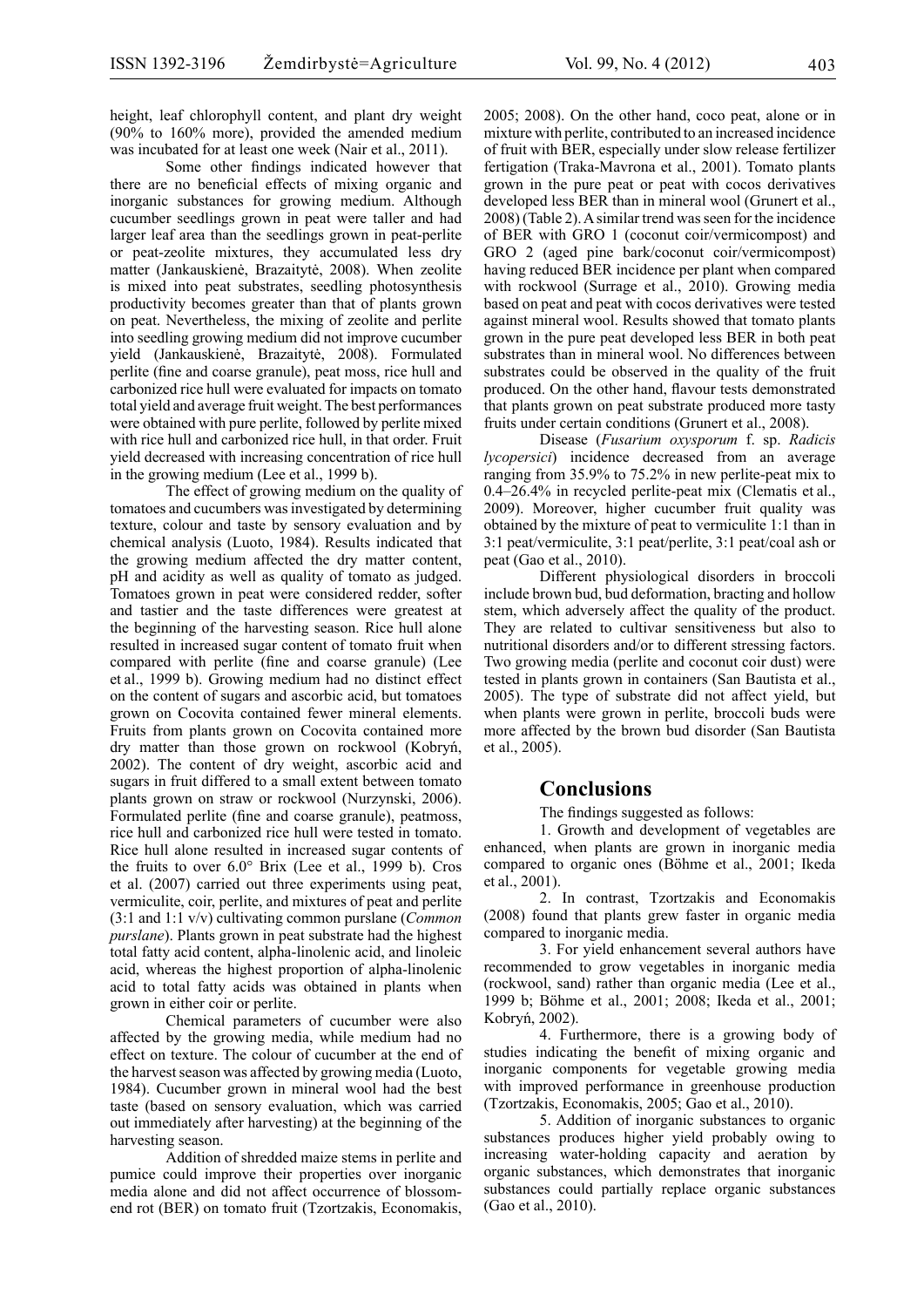6. Better aeration of peat promotes vigorous root growth, which allows rapid growth of foliage and therefore increases whole plant yield.

7. Some studies have shown that vegetables grown in organic media could be tastier than those grown in inorganic media (Luoto, 1984; Grunert et al., 2008).

8. Organic media may allow plants to access critical nutrients, which in turn could allow plants to be tastier than those grown in mineral wool.

9. In some cases the type of substrate does not affect chemical composition of plants (Kobryń, 2002).

10. Flavour tests demonstrated that plants grown on peat substrate produced more tasty fruits compared to mineral wool and peat with cocos derivatives (Grunert et al., 2008).

11. The incidence of physiological disorders such as tomato blossom-end rot (BER) is likely to be greater when plants are grown in inorganic media compared to plants grown in organic media or mixtures of organic and inorganic media.

12. In inorganic media, nutrient provisioning to the crop is limited to the amounts added to the nutrient solution or irrigation. In the organic media; however, additional nutrients are released from the decomposing organic component. Therefore, plant growth and resistance to biotic and abiotic stresses could be enhanced with the use of organic components in growing media.

#### **Organic growing medium**

As indicated above, organic materials include substrates like sawdust, bark, wood chips, peat, fleece, marc, cocosoil. While all organic substrates can decompose over time, the rate of decomposition and the physical conditions of the medium vary with the parent material. That in turn may affect crop growth and development. For cucumber seedling production, sawdust was proposed as a substitute for high concentrations of peat moss media (Sawan et al., 1999). No significant difference was observed for growth of tomato transplants cultivated in wood fiber substrates or white peat (Gruda, Schnitzler, 2004). Also, vermicompost could be a substitute for peat in potting media with similar or beneficial effects on seedling performance (emergence and elongation). Most studies have reported beneficial effects of vermicompost on germination, plant growth and yield with substitutions of 20–40% of vermicompost into a commercial growth medium. These findings indicate that vermicompost enhances development of vegetables in organic growing medium. Composts are widely used and contain important amounts of nutrients depending on the source and type of compost. Most composts also provide a "warm" growing medium, which promotes root growth. Quicker root growth may help increase subsequent canopy development and overall crop performance. However, crop-specific responses should be considered when using compost and other organic substrates in vegetable production. In tomatoes, variety-specific responses should be considered when developing recommendations on the optimum proportion of vermicompost amendment to horticultural potting substrate (Zaller, 2007). Although vermicompost may provide a viable alternative to peat-based growth media, overall, Roberts et al. (2007) found little added benefit from using vermicompost. This lack of benefit could be

due to the type of crop or cultivar used.

The mixture of 80% commercial peat-lite and 20% of yard trimmings/biosolids compost (1:1) was horticulturally acceptable as an alternative to  $100\%$ commercial peat-lite for cauliflower transplant production (Kahn et al., 2005).

Polat et al. (2009) studied the effects of spent mushroom compost (SMC), which is a waste product of mushroom processing on greenhouse cucumber growth as an organic matter source for substrate. The highest total fruit yield in May was obtained at 40 t ha-1 followed by  $20$  t ha<sup>-1</sup>, and  $80$  t ha<sup>-1</sup> SMC, respectively, with no difference between  $80$  t ha<sup>-1</sup> and the control (Table 4). Medina et al. (2009) conducted a study testing the response of three vegetable species with different salt sensitivities to various organic growing media. Tomato (*Lycopersicon esculentum* var. 'Muchamiel'), courgette (*Cucurbita pepo* L. var. 'Afrodite F1') and pepper (*Capsicum annum* L. var. 'Lamuyo F1') were the least, the moderate and the most salt-sensitive species, respectively. The three crops were grown in 12 different media containing spent mushroom substrate (SMS) of either *Agaricus bisporus* (SMS-AB) or *Pleurotus ostreatus* (SMS-PO) or a 50:50 (v/v) combination of both (SMS-50). The proportions of each residue in the mixtures with peat were 25, 50, 75 and 100 % (v/v). A substrate of 100% peat was also used as control. Tomato growth was not affected by substrate type indicating that any of the media could be used for tomato production. In contrast, the other crops showed substrate specific responses. SMS-AB-based substrates and the media containing low dose of SMS-PO and SMS-50 were more appropriate for courgette and pepper (Medina et al., 2009).

*Table 4.* Effects of spent mushroom compost on monthly yield in May (Polat et al., 2009)

| Treatments              | Total yield<br>$kg \, m^{-2}$ |
|-------------------------|-------------------------------|
| Control                 | 6.120c                        |
| $20$ t ha <sup>-1</sup> | 6.610 b                       |
| 40 t ha $^{-1}$         | 7.163a                        |
| $80$ t ha <sup>-1</sup> | 6.140c                        |
| LSD <sub>5%</sub>       | 0.3628                        |

Shoot dry weight of plants grown in soil supplemented with 5% and 10% of *Agaricus subrufescens* SMS were greater than that of plants grown with chemical fertilization (NPK) suggesting other benefits of specific organic substrates beyond basic nutrients provisioning (Ribas et al., 2009). Rice hull alone resulted in increased sugar content of tomato fruit when compared with peatmoss (Lee et al., 1999 b). Vermicompost improved the marketability of fruits due to lower incidence of physiological disorders (blossom-end rot and fruit cracking), while ascorbic acid content of the fruit was unaffected by the presence of vermicompost (Roberts et al., 2007).

Nitrogen content of plants increases with the amounts of the compost applied when plants are grown in organic media. Nitrate accumulation in products is a function of increasing supply of nitrate by fertilization and mineralization of soil organic matter on the one hand, and reduced availability of assimilates on the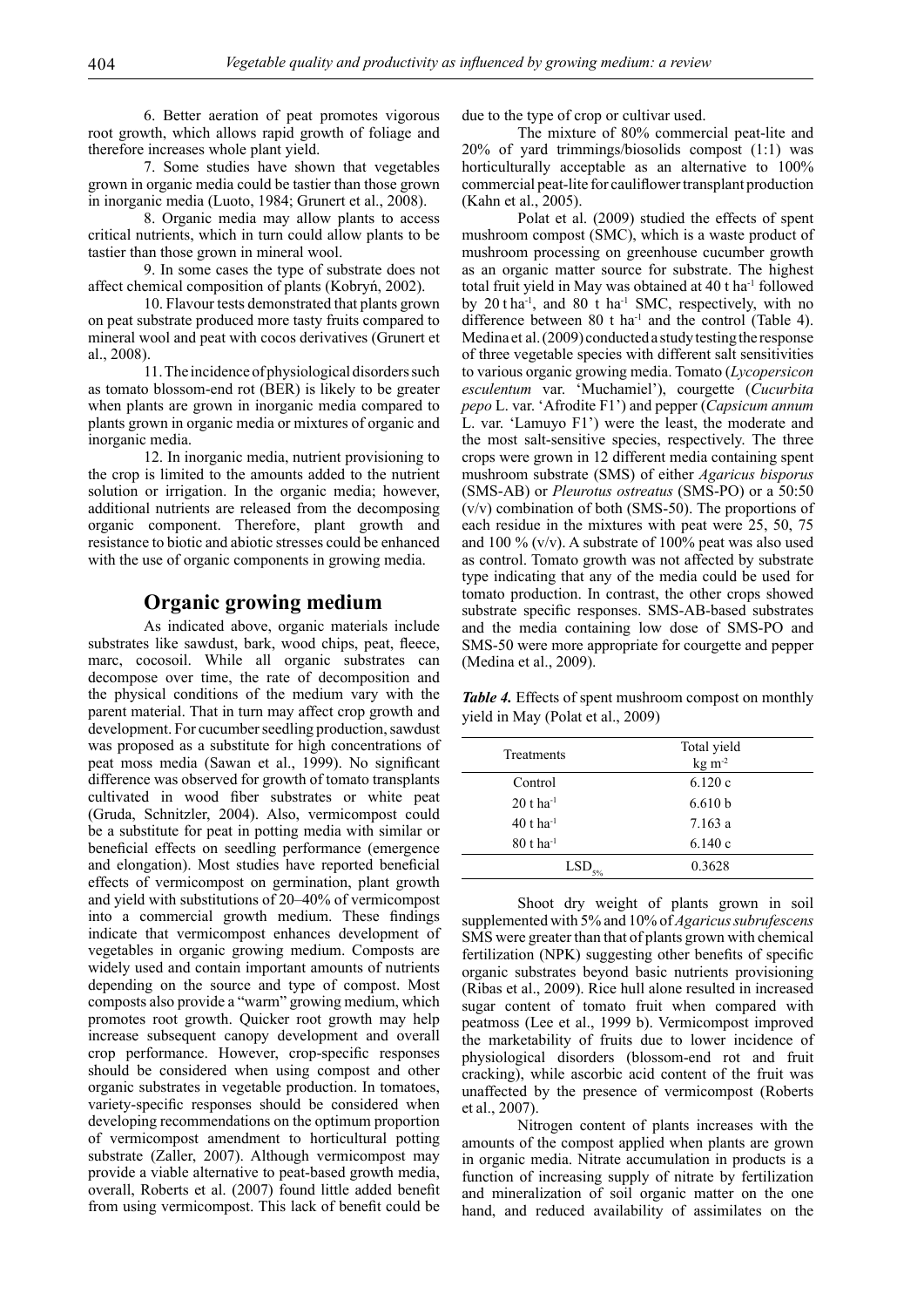other hand (Nazaryuk et al., 2002). Therefore, the higher the nitrogen availability and the lower the assimilation intensity the greater the nitrate accumulation would be. Moreover poorly controlled flux of the soil nitrogen resulting from active mineralization of organic matter may lead to excessive accumulation of nitrate in plants (Nazaryuk et al., 2002).

#### **Conclusions**

1. In most cases (Roberts et al., 2007; Zaller, 2007) the addition of compost did not change yields of vegetables grown on organic media.

2. Also, it is difficult to draw broad conclusions on the impact of various organic substrates on the chemical composition of vegetables based on the information in the literature.

#### **Inorganic growing medium**

Results showed that cucumber seedlings grown on a urethane based recyclable plant growth medium were significantly shorter and one leaf stage behind the rockwool-grown seedlings during early stages of plant development and this delayed flowering and first fruit harvest (Huber et al., 2005). Over a 27-day harvest period there was no significant difference in cucumber fruit length and circumference for plants grown on two substrates (a urethane based recyclable plant growth substrate and rockwool) (Huber et al., 2005).

Studies conducted by Gül et al. (2005) showed zeolite, as a substrate, to have advantages over perlite, as it increased growth of crisp-head lettuces. This effect may be attributed to an increase in the uptake of some nutrients since zeolite has high cation exchange properties, and acts as a reservoir, holding elements in its structure for slow release to the rhizosphere (Gül et al., 2005).

Growth of cucumber was better and the marketable yield was higher by 30% in perlite than in expanded clay pellets (Kacjan Maršić, Jakše, 2010). Higher yield was found for cucumber grown on Polish rockwool Flormin than on Danish rockwool Grodan, but also a significant interaction of growing medium and cultivar was observed (Pirog, 1996). The fruit yield from plants on rayon polyester material (RPM) was increased significantly, compared to plants grown on minirock wool blocks due to increases in fruit size and fruit number (Logendra et al., 2001).

Rockwool retains nutrient solution and holds air, which allows plants to get nutrients more easily. Nutrient solution in rockwool can be added several times per day but in peat it is added fewer times, therefore the yield in organic medium can be lower than in inorganic media if nutrient management is not optimum. Grodan rockwool, when allowed to drain by gravitational pull contains 80% solution, 15% air pore space and 5% rockwool fibers at field capacity. This ratio of solution to air promotes vigorous root growth, which enhances foliage growth and ultimately improves whole plant yield.

Differences in cherry tomato fruit yield were observed among six inorganic substrates (sand (S), perlite (P), zeolite (Z) and mixtures (on volume basis) of P:S 2:1, Z:P 1:1, Z:S 1:1 and Z:P:S 1:1:1), with the highest performance obtained with zeolite alone (Al-Ajmi et al., 2009). The best substrate for cultivation of cherry tomato was zeolite which is probably related to its high water holding capacity and cation exchange capacity. Their results suggest that addition of sand to zeolite resulted in similar fruit yield to that obtained on perlite (Al-Ajmi et al., 2009).

Tomato plants grown in sand substrate were taller, had thicker stems, and higher fresh weight compared to plants grown on perlite and stone pumice (Haddad, 2007) (Table 5). Cherry tomato fruit quality varied among the six substrates compared by Al-Ajmi et al. (2009). Analysis of fruits indicated that K, Cu, Zn, and Fe concentrations and fiber contents were higher in Z medium followed by Z:S 1:1 medium, while protein contents and the concentrations of P, N and Mn were not affected by substrates (Al-Ajmi et al., 2009). The results suggest that addition of sand to zeolite resulted in similar fruit quality to perlite.

*Table 5.* Influence of three substrates on tomato growth (Haddad, 2007)

|                     | Sand    | Perlite           | Stone pumice      |
|---------------------|---------|-------------------|-------------------|
| Plant height m      | 2.34a   | 2.09 <sub>b</sub> | 2.01 <sub>b</sub> |
| Root fresh weight g | 68.25 a | 41.375 b          | 48.214 b          |
| Stem diameter mm    | 28.51 a | 22.13 h           | 21.17h            |
| Top fresh weight g  | 34 11 a | 2917h             | 28.98 h           |

*Note.* Values are averages of 50 measurements.

The incidence of blossom-end rot (BER) was higher when tomato was grown in perlite and pumice in comparison with sand (Haddad, 2007). RPM significantly reduced the incidence of BER compared to minirock wool blocks (Logendra et al., 2001).

Disease (*Fusarium oxysporum* f. sp. *Radicis lycopersici*) incidence decreased from an average ranging from 44.4% to 61.9% in new perlite to 2.5–36.3% in recycled one (Clematis et al., 2009).

Zeolite, when compared to perlite, led to higher N and K contents in crisp-head lettuce tissues (Gül et al., 2005). Lettuce plants harvested from perlite culture had a lower chlorophyll a, total chlorophyll and Fe content and a higher chlorophyll b and Mn content than plants harvested from pumice culture (Siomos et al., 2001).

#### **Conclusions**

1. Some inorganic substrates can influence growing medium so that vegetables grow faster, but that may depend on the substrate used.

2. As a substrate, zeolite had advantages over perlite, as it increased growth of crisp-head lettuces (Gül et al., 2005).

3. At the same time, growth of cucumber was better and the marketable yield was higher by 30% in perlite than in expanded clay pellets (Kacjan Maršić, Jakše, 2010).

4. As observed with organic media, it is difficult to draw general conclusions on the impact of inorganic media on the chemical composition of vegetables. Results vary with the crop and the chemical composition and availability of elements of the inorganic substrate.

> Received 12 03 2012 Accepted 04 09 2012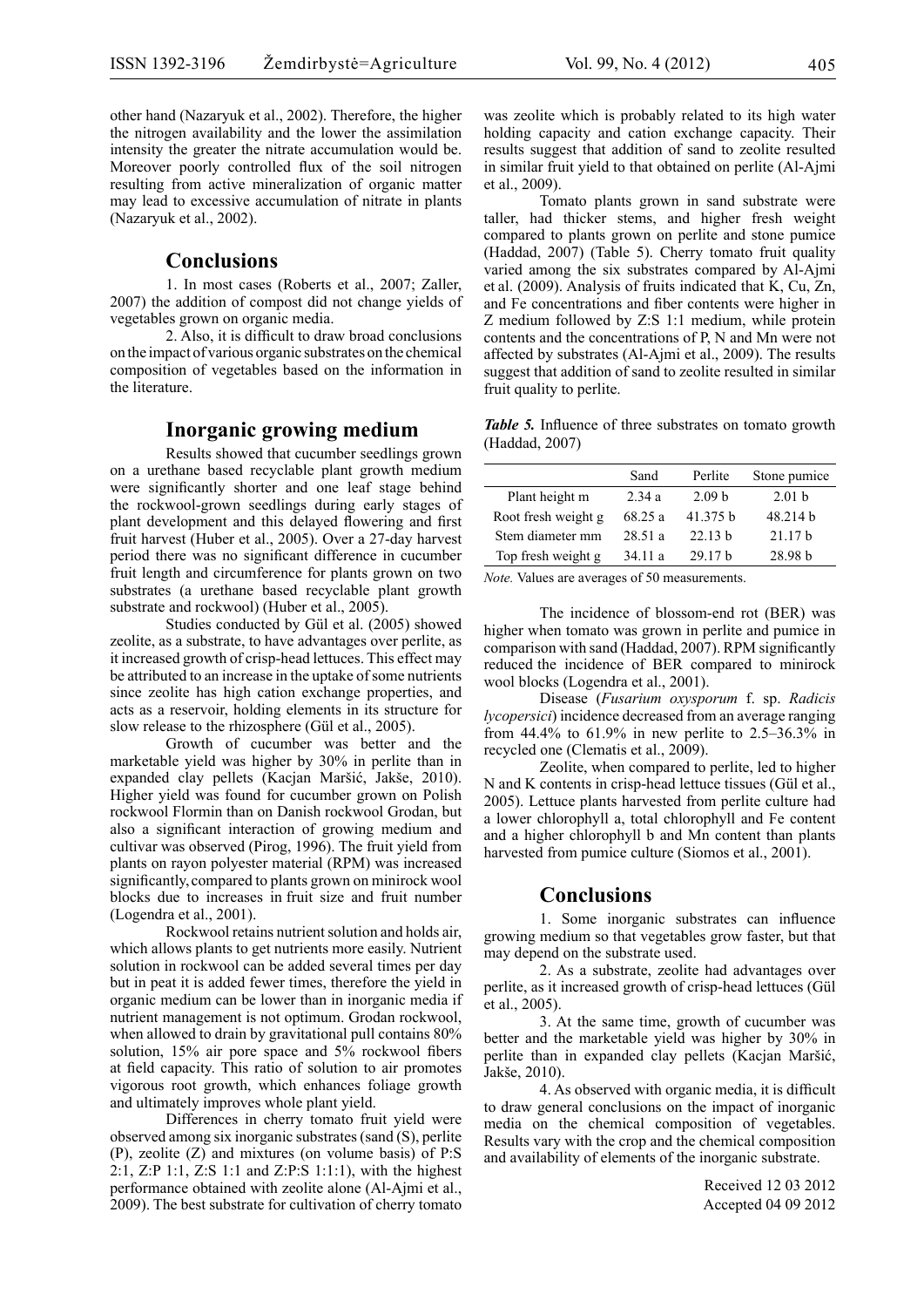#### **References**

- Al-Ajmi A., Al-Karaki G., Othman Y. Effect of different substrates on fruit yield and quality of cherry tomato grown in a closed soilless system // Acta Horticulturae. – 2009, vol. 807, p. 491–494
- Alan R., Zuladir A., Padem H. The influence of growing media on growth, yield, and quality of tomato grown under greenhouse conditions // Acta Horticulturae. – 1994, vol. 366, p. 429–436
- Al-Harbi A. R., Alsadon A. A., Khalil S. O. Influence of training system and growing media on growth and yield of cucumber cultivars // Alexandria Journal of Agricultural Research. – 1996, vol. 41, p. 355–365
- Angelis G., Papadantonakis N., Spano T., Petrakis C. Effect of substrate and genetic variation on fruit quality in greenhouse tomatoes: preliminary results // Acta Horticulturae. – 2001, vol. 548, p. 497–502
- Arenas M., Vavrina C. S., Cornell J. A., Hanlon E. A., Hochmuth G. J. Coir as an alternative to peat in media for tomato transplant production // HortScience. – 2002, vol. 37, p. 309–312
- Bilderback T. E., Warren S. L., Owen Jr. J. S., Albano J. P. Healthy substrates need physicals too! // HortTechnology. – 2005, vol. 15, p. 747–751
- Blok C., Verhagen J. B. G. M. Trends in rooting media in Dutch horticulture during the period 2001–2005: the new growing media project // Acta Horticulturae. – 2009, vol. 819, p. 47–58
- Böhme M., Hoang L. T., Vorwerk R. Effect of different substrates and mineral as well as organic nutrition on the growth of cucumber in closed substrate systems // Acta Horticulturae. – 2001, vol. 548, p. 165–172
- Böhme M., Schevchenko J., Pinker I. Herfort S. Cucumber grown in sheepwool slabs treated with biostimulator compared to other organic and mineral substrates // Acta Horticulturae. – 2008, vol. 779, p. 299–306
- Bussell W. T., Mckennie S. Rockwool in horticulture, and its importance and sustainable use in New Zealand // New Zealand Journal of Crop and Horticultural Science. – 2004, vol. 32, iss. 1, p. 29–37
- Celikel G. Effect of different substrates on the yield and quality of tomato // Acta Horticulturae. – 1999, vol. 491, p. 353–356
- Clematis F., Minuto A., Gullino M. L. Garibaldi A. Suppressiveness to *Fusarium oxysporum* f. sp. *Radicis lycopersici* in re-used perlite and perlite-peat substrates in soilless tomatoes // Biological Control. – 2009, vol. 48, p. 108–114
- Cros V., Martınez-Sanchez J. J., Franco J. A. Good yields of common purslane with a high fatty acid content can be obtained in a peat-based floating system // HortTechnology.  $-2007$ , vol. 17, p. 14–20
- Donnan R. Hydroponics around the world // Practical Hydroponics and Greenhouses. – 1998, vol. 41, p. 18–25
- Fandi M., Al-Muhtaseb J. A., Hussein M. A. Yield and fruit quality of tomato as affected by the substrate in an open soilless culture // Jordan Journal of Agricultural Sciences.  $-2008$ , vol. 4, p. 65–72
- Gao H. B., Zhang T. J., Lv G. Y., Zhang G. H., Wu X. L., Li J. R., Gong B. B. Effects of different compound substrates on growth, yield and fruit quality of cucumber // Acta Horticulturae. – 2010, vol. 856, p. 173–180
- Gruda N. Do soilless culture systems have an influence on product quality of vegetables? // Journal of Applied Botany and Food Quality. – 2009, vol. 82, p. 141–147
- Gruda N., Schnitzler W. H. Suitability of wood fiber substrates for production of vegetable transplants. II. The effect of wood fiber substrates and their volume weights on the growth of tomato transplants // Scientia Horticulturae. – 2004, vol. 100, p. 333–340
- Grunert O., Perneel M., Vandaele S. Peat-based organic growbags as a solution to the mineral wool waste problem // Mires and Peat. – 2008, vol. 3, p. 1–5
- Gül A., Sevican A. Effect of growing media on glasshouse tomato yield and quality // Acta Horticulturae. – 1992, vol. 303, p. 145–150
- Gül A., Eroğul D., Ongun A. R. Comparison of the use of zeolite and perlite as substrate for crisp-head lettuce // Scientia Horticulturae. – 2005, vol. 106, p. 464–471
- Haddad M. Effect of three substrates on growth, yield and quality of tomato by the use of geothermal water in the south of Tunisia // Journal of Food, Agriculture and Environment. – 2007, vol. 5, p. 175–178
- Hanna H. Y. Influence of cultivar, growing media, and cluster pruning on greenhouse tomato yield and fruit quality // HortTechnology. – 2009, vol. 19, p. 395–399
- Huber J. J., Zheng Y., Dixon M. A. Hydroponic cucumber production using urethane foam as a growth substrate // Acta Horticulturae. – 2005, vol. 697, p. 139–145
- Ikeda H., Wen Tan X., Ao Y., Oda M. Effects of soilless medium on the growth and fruit yield of tomatoes supplied with urea and/or nitrate // Acta Horticulturae. – 2001, vol. 548, p. 157–164
- Islam S. Evaluating performance of ecologically sound organic substrates under different temperature regimes // International Journal of Agriculture and Biology. – 2008, vol. 10, p. 297–300
- Jankauskienė J., Brazaitytė A. The influence of various substratum on the quality of cucumber seedlings and photosynthesis parameters // Sodininkystė ir daržininkystė. – 2008, vol. 27, No. 2, p. 285–294
- Kacjan Maršić N., Jakše M. Growth and yield of grafted cucumber (*Cucumis sativus* L.) on different soilless substrates // Journal of Food, Agriculture and Environment.  $-2010$ , vol. 8, p. 654–658
- Kahn B. A., Hyde J. K., Cole J. C., Stofella P. J., Graetz D. A. Replacement of a peat-lite medium with compost for cauliflower transplant production // Compost Science and Utilization. – 2005, vol. 13, p. 175–179
- Kobryń J. The effect of substrate type on the yield and quality of tomato fruits (*Lycopersicon esculentum* Mill.) in glasshouse cultivation // Folia Horticulturae. – 2002, vol. 14, p. 53–59
- Lee B. S., Cho J.-Y., Park S. K., Ahn J.-S., Chung S.-J. Effects of substrates on the growth and fruit quality of hydroponically grown tomatoes (*Lycopersicon esculentum* Mill.) cv. Katinka // Acta Horticulturae. – 1999 (b), vol. 483, p. 147–153
- Lee B. S., Lee J. H., Park S. G., Chung S. J., Seo B. S. Effects of container and substrate on plant growth and fruit quality of the hydroponically grown cucumber (*Cucumis sativus* L. cv. Chosaengnakhap) plants // Acta Horticulturae. – 1999 (a), vol. 483, p. 155–160
- Logendra L. S., Gianfagna T. J., Janes H. W. Using minirockwool blocks as growing media for limited-cluster tomato production // HortTechnology. – 2001, vol. 11, p. 175–179
- Luoto L. Effects of growing media on the postharvest quality of tomatoes and cucumbers // Acta Horticulturae. – 1984, vol. 163, p. 237–244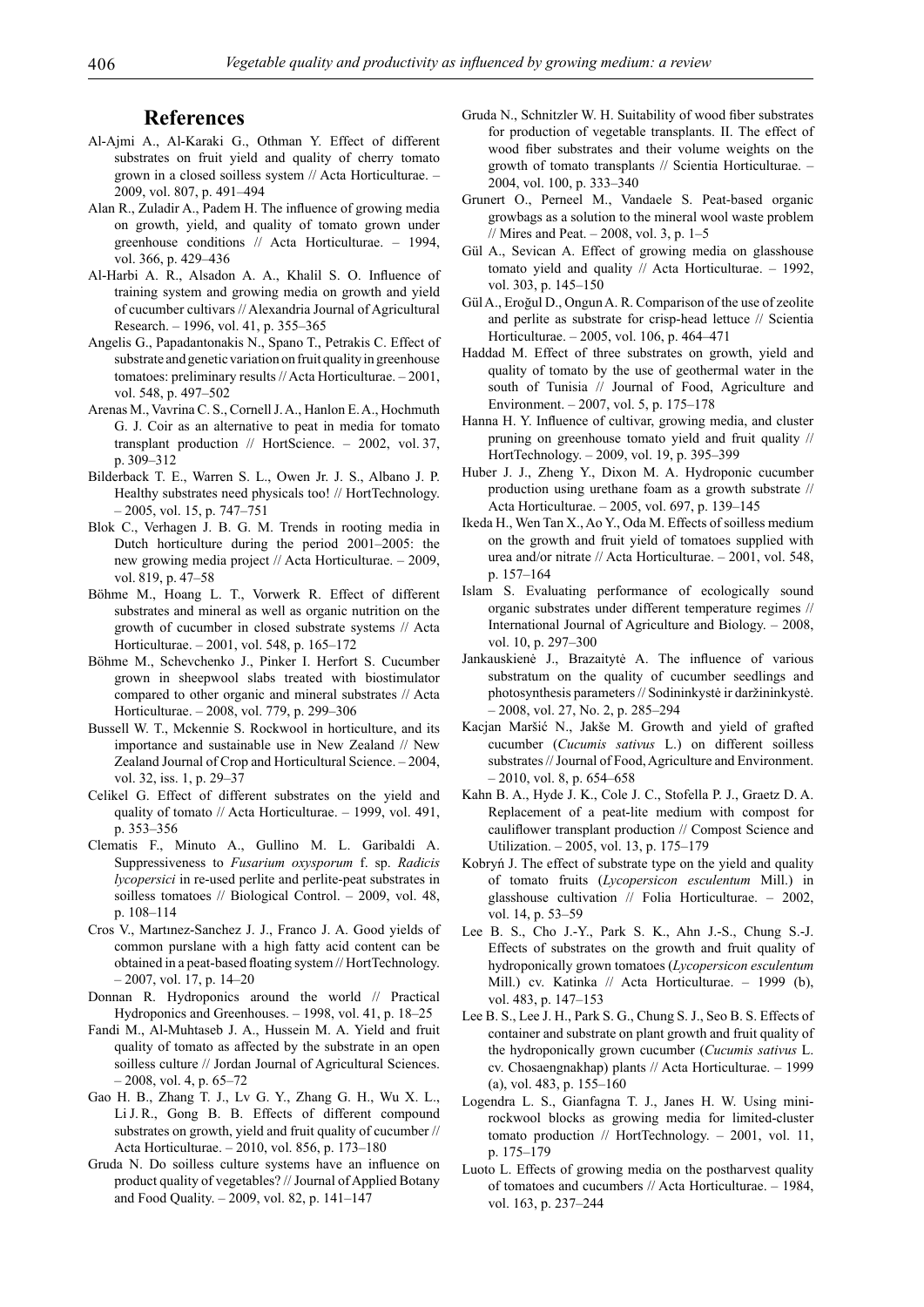- Mastouri F., Hassandokht M. R., Padasht Dehkaei M. N. The effect of application of agricultural waste compost on growing media and greenhouse lettuce yield // Acta Horticulturae. – 2005, vol. 697, p. 153–158
- Medina E., Paredes C., Pérez-Murcia M. D., Bustamante M. A., Moral R. Spent mushroom substrates as component of growing media for germination and growth of horticultural plants // Bioresource Technology. – 2009, vol. 100, p. 4227–4232
- Naddaf O. A., Livieratos I., Stamatakis A., Tsirogiannis I., Gizas G., Savvas D. Hydraulic characteristics of composted pig manure, perlite, and mixtures of them, and their impact on cucumber grown on bags // Scientia Horticulturae. – 2011, vol. 129, p. 135–141
- Nair A., Ngouajio M., Biernbaum J. Alfalfa-based organic amendment in peat-compost growing medium for organic tomato transplant production // HortScience. – 2011, vol. 46, p. 253–259
- Nazaryuk V. M., Klenova M. I., Kalimullina F. R. Ecoagrochemical approaches to the problem of nitrate pollution in agroecosystems // Russian Journal of Ecology. – 2002, vol. 33, p. 392–397
- Nurzynski J. The yielding of greenhouse tomato grown in straw and rockwool substrates // Folia Horticulturae. – 2006, vol. 18, No. 2, p. 17–23
- Olympios C. M. Overview of soilless culture: advantages, constraints and perspectives for its use in Mediterranean countries // Options Mediterraneennes. – 1999, vol. 31, p. 307–324
- Pirog J. Usefulness of four growing media in greenhouse cucumber cultivation // Zeszyty problemowe postepow nauk rolniczych. – 1996, vol. 429, p. 255–258
- Polat E., Uzun H. B., Topçuoglu B., Önal K., Onus A. N., Karaca M. Effects of spent mushroom compost on quality and productivity of cucumber (*Cucumis sativus* L.) grown in greenhouses // African Journal of Biotechnology. – 2009, vol. 8, p. 176–180
- Ribas L. C. C., Mendonça M. M., Camelini C. M., Soares C. H. L. Use of spent mushroom substrates from *Agaricus subrufescens* (syn. *A. blazei*, *A. brasiliensis*) and *Lentinula edodes* productions in the enrichment of soil-based potting media for lettuce (*Lactuca sativa*) cultivation: growth promotion and soil bioremediation // Bioresource Technology. – 2009, vol. 100, p. 4750–4757
- Roberts P., Jones D. L., Edwards-Jones G. Yield and vitamin C content of tomatoes grown in vermicomposted wastes // Journal of the Science of Food and Agriculture. – 2007, vol. 87, p. 1957–1963
- San Bautista A., Rueda R., Pascual B., Maroto J. V., Lopez-Galarza S. Influence of different substrates and nutrient solutions on the yields and the incidence of abiotic disorders of broccoli // Acta Horticulturae. – 2005, vol. 697, p. 275–280
- Sawan O. M., Eissa A. M., Abou-Hadid A. F. The effect of different growing media on cucumber seedling production, fruit yield and quality under greenhouse conditions // Acta Horticulturae. – 1999, vol. 491, p. 369–376
- Shaw N. L., Cantliffe D. J., Funes J., Shine C. Successful beit alpha cucumber production in the greenhouse using pine bark as an alternative soilless media // HortTechnology. – 2004, vol. 14, p. 289–294
- Schmilewski G. Growing medium constituents used in the EU // Acta Horticulturae. – 2009, vol. 819, p. 3345
- Schroeder F. G., Sell H. Use of compost made from livestock manure as an organic substrate for cucumber (*Cucumis*

*sativus* L.) grown in greenhouse // Acta Horticulturae. – 2009, vol. 819, p. 367–372

- Siomos A. S., Beis G., Papadopoulu P. P., Barbayiannis N. Quality and composition of lettuce (cv. Plenty) grown in soil and soilless culture // Acta Horticulturae. – 2001, vol. 548, p. 445–450
- Surrage V. A., Lafrenière C., Dixon M., Zheng Y. Benefits of vermicompost as a constituent of growing substrates used in the production of organic greenhouse tomatoes // HortScience. – 2010, vol. 45, p. 1510–1515
- Thybo A. K., Bechmann I. E., Brandt K. Integration of sensory and objective measurements of tomato quality: quantitative assessment of the effect of harvest date as compared with growing medium (soil versus rockwool), electrical conductivity, variety and maturity // Journal of the Science of Food and Agriculture. – 2005, vol. 85, p. 2289–2296
- Traka-Mavrona E., Gerasopoulos D., Pritsa T., Maloupa E. Growth, fruit yield and quality of tomato in relation to substrate and nutrient source in a soilless culture system // Acta Horticulturae. – 2001, vol. 548, p. 173–180
- Tüzel I. H., Tüzel Y., Gül A., Alttunlu H., Eltez R. Z. Effect of different irrigation schedules, substrates and substrate volumes on fruit quality and yield of greenhouse tomato // Acta Horticulturae. – 2001, vol. 548, p. 285–292
- Tzortzakis N. G., Economakis C. D. Impacts of the substrate medium on tomato yield and fruit quality in soilless cultivation // Horticultural Science. – 2008, vol. 35, p. 83–89
- Tzortzakis N. G., Economakis C. D. Shredded maize stems as an alternative substrate medium: effect on growth, flowering and yield of tomato in soilless culture // Journal of Vegetable Science. – 2005, vol. 11, p. 57–70
- Urrestarazu M., Martínez G. A., Salas M. C. Almond shell waste: possible local rockwool substitute in soilless crop culture // Scientia Horticulturae. – 2005, vol. 103, p. 453–460
- Vaughn S. F., Deppe N. A., Palmquist D. E., Berhow M. A. Extracted sweet corn tassels as a renewable alternative to peat in greenhouse substrates // Industrial Crops and Products. – 2011, vol. 33, p. 514–517
- Zaller J. G. Vermicompost as a substitute for peat in growing media: effects on germination, biomass allocation, yields and fruit quality of three tomato varieties // Scientia Horticulturae. – 2007, vol. 112, p. 191–199